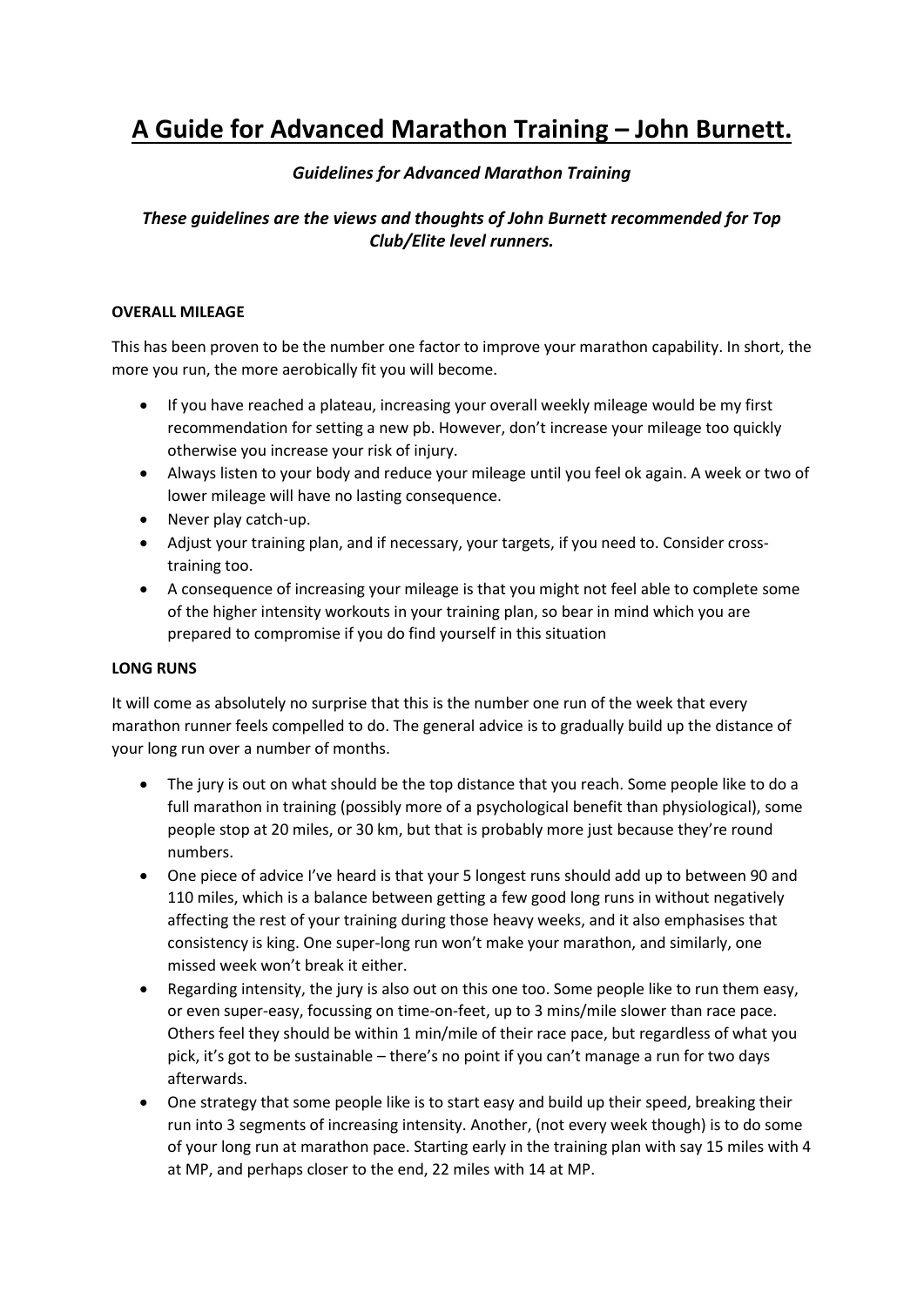### **AEROBIC TRAINING**

This is the bread and butter of your week. These runs should ideally be between MP+10% to MP+20%. So if you're targeting a 3hour marathon, (6:52 pace), your aerobic runs would be in the region of 7:33 to 8:14 pace. If you set off for a run and you feel like this is a real struggle, you should probably consider dropping this down to a recovery run and review your training plan to see if it's realistic.

### **MEDIUM LONG RUNS**

In order to reach your target mileage, you probably can't avoid this one anyway. A midweek medium long run, (9-14 miles) is a good way to increase your mileage for the week, and should ideally be done at your aerobic training pace. Again, if this feels too hard, reassess other areas of your plan

## **RECOVERY RUNS**

After a hard run, the next day should be an easy one. Leave your ego at the door, your Strava fan club might not give you as much kudos, but they're not running your marathon.

- This should be fairly short (6miles or less) and feel really easy, MP+2min/mile would be quite sensible. Maybe even slower if you've just nailed a half marathon for example.
- Or a rest day, or a day on the bike or swimming perhaps.
- The idea is that a few miles gentle running will activate the blood flow and encourage muscle repair more quickly than just sitting on the couch. But if your muscles are really sore, perhaps the couch is the place to be

### **TEMPO RUNS**

One of my favourites is to find a route that takes around an hour that doesn't have many difficult road crossings that you can have a reasonable crack at. If you can fit in a tempo run once every couple of weeks, at around MP+15-30s (sub 7:22 for the 3-hour marathoner), you will find this will boost your efficiency at the half marathon too. Don't go crazy, you need to be able to run the next day

#### **INTERVALS**

- Running (in reps) for 20-30 minutes at a pace slightly quicker than your half marathon pace will make marathon pace feel slow in comparison.
- Running at a pace close to your **Lactate Threshold\* (LT)** (the pace you could hold for around an hour) is one of the best ways of improving your long-distance speed. This could be in the form of long reps (1 mile, 10 mins, 3k perhaps) or a single solid block of time, up to around 30 mins, although that does get pretty tough. I find a treadmill (on a 1% incline to mimic wind resistance) a good way of ensuring the pace is right if you want to do that.

**\*Lactate Threshold** is an important training zone to target to improve fitness. Lactate accumulates in your blood when you run. If you run slowly, your body can clear it as quickly as you produce it. As you increase your speed, your lactate production rate increases. If you run more quickly than your lactate threshold (where your production rate and clearance rate are the same), you will build up lactic acid in your muscles, and it is this acid that prevents the conversion of glycogen into energy, giving the classic jelly-legged feeling you experience if you run a 400m, 800m or mile as quickly as you possibly could. For most people, their lactate threshold roughly corresponds with the speed they can run at for about an hour.